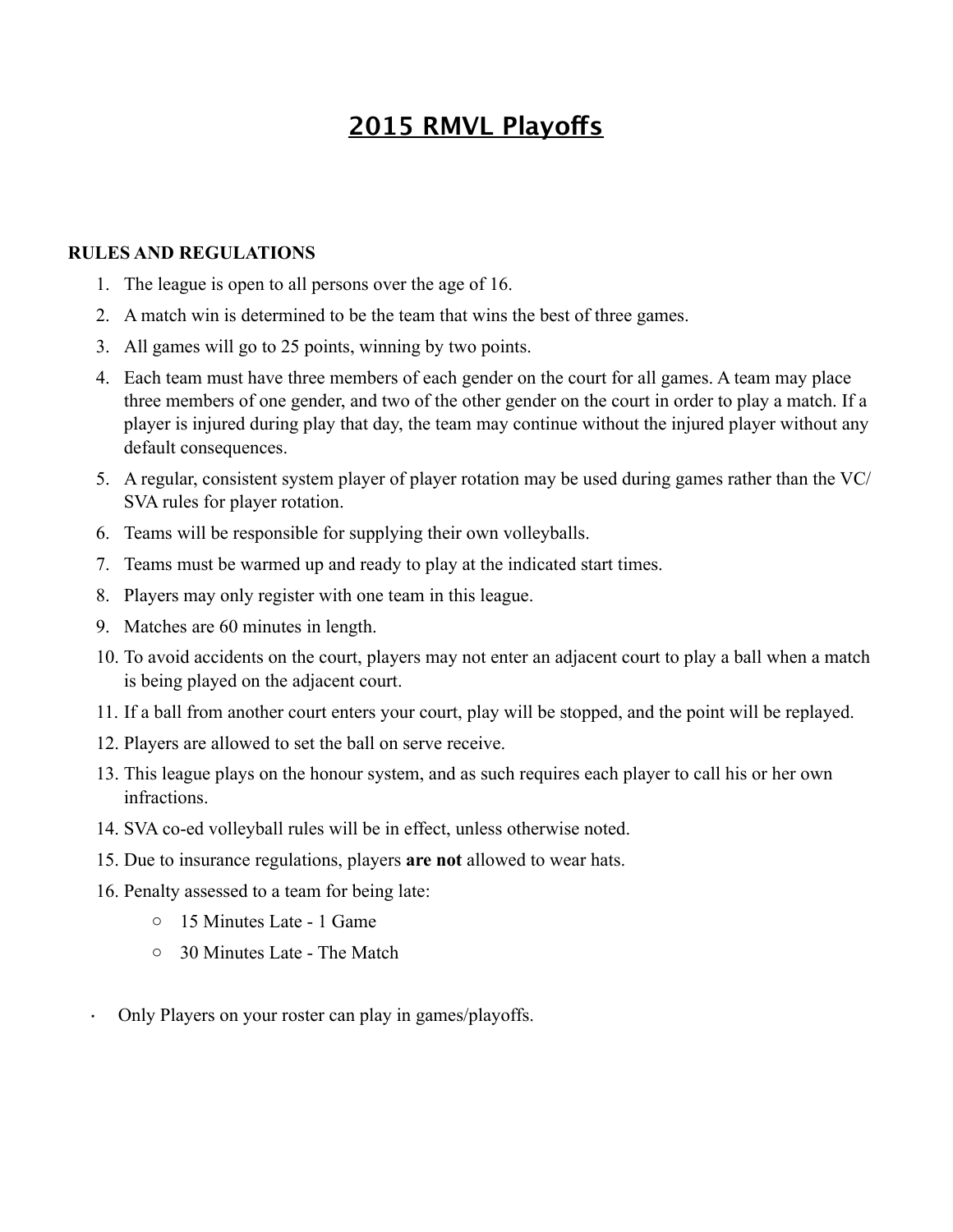### **A Division**

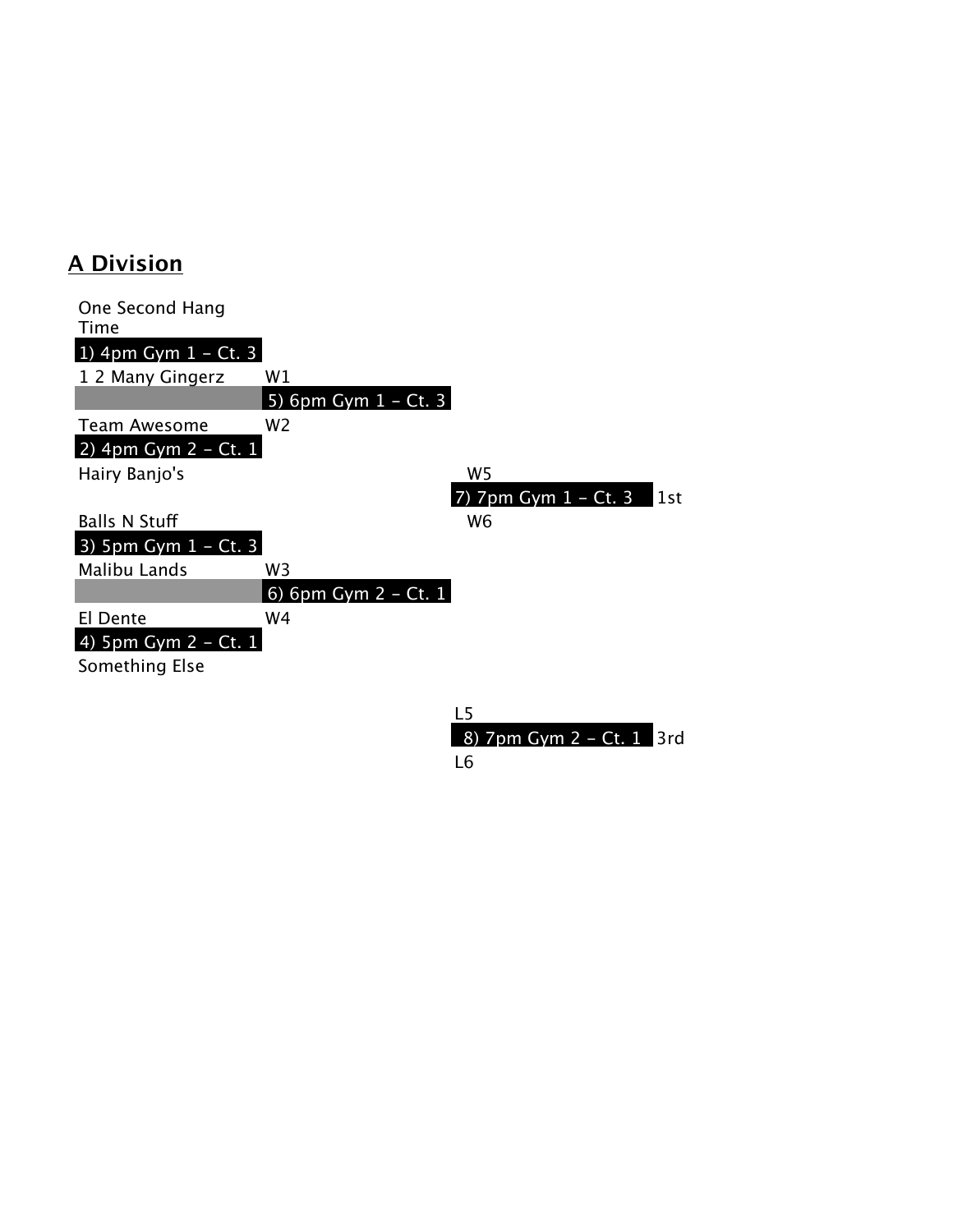# **B Division**

| <b>Spiking Vikings</b>  |                         |                                                                |
|-------------------------|-------------------------|----------------------------------------------------------------|
| 1) 4pm Gym $1 - Ct$ . 1 |                         |                                                                |
| Kiss My Pass            | W1                      |                                                                |
|                         | 5) 6pm Gym $1 - Ct.1$   |                                                                |
| Show Me the Money       | W <sub>2</sub>          |                                                                |
| 2) 4pm Gym $1 - Ct$ . 2 |                         |                                                                |
| Ram Rod                 |                         | W <sub>5</sub>                                                 |
|                         |                         | 7) $7 \text{pm }$ Gym $1 - \text{Ct}$ . $1 - \text{Ct}$<br>1st |
| <b>Bob</b>              |                         | W <sub>6</sub>                                                 |
| 3) 5pm Gym $1 - Ct$ . 1 |                         |                                                                |
| Wiley Veterans          | W3                      |                                                                |
|                         | 6) 6pm Gym $1 - Ct$ . 2 |                                                                |
| Hell-A-Potential        | W4                      |                                                                |
| 4) 5pm Gym $1 - Ct$ . 2 |                         |                                                                |
| <b>Fanatics</b>         |                         |                                                                |
|                         |                         |                                                                |
|                         |                         | 1 5                                                            |

| - 15                     |  |
|--------------------------|--|
| 8) 7pm Gym 1 - Ct. 2 3rd |  |
| L6                       |  |